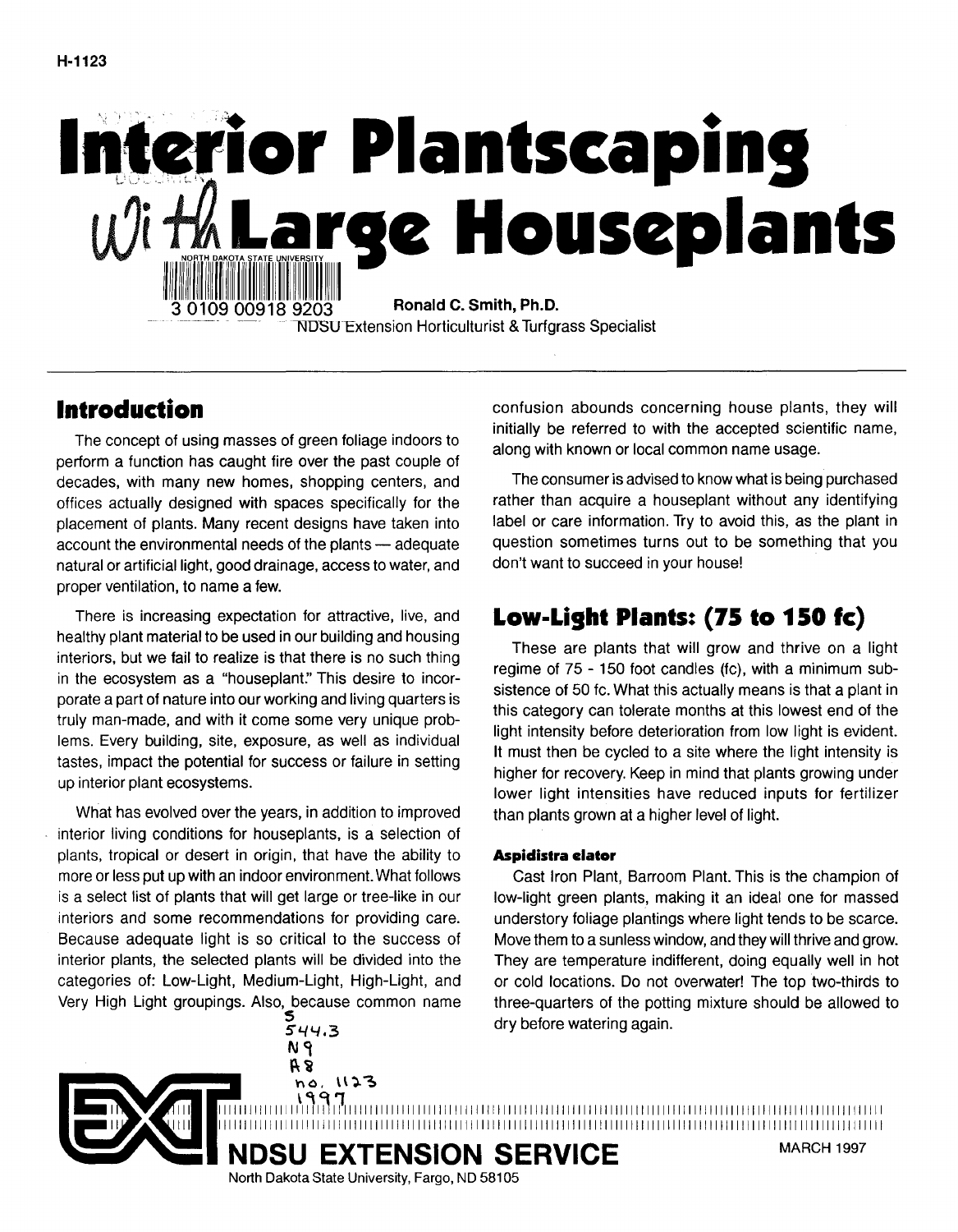# **Chamaedora elegans**

Neanthe Bella Palm; Parlor Palm. This is a shrubby, clumptype plant that grows well in large containers or pots. It has a high moisture requirement (do not allow to dry between waterings), is very slow growing, and has the potential to reach 6 feet in height and 4 feet in spread. The parlor palm and others listed in the low-light group are ideal for office or room situations where essentially no outside light is available, and the prime or only source of illumination is fluorescent lighting from the ceiling. This will give a reading of about 110 fc at desk height directly under the lights.

# **Dracaena deremensis 'Janet Craig'** - **Janet Craig Dracaena and Draeaena terminalis 'Ti'**

These are erect cane forming type plants, reaching over 6 feet in warm, moist environments. The *D terminalis* 'Ti' is often sold under the scientific name Cordy/ine terminalis 'Ti'. Both are quite durable as houseplants, but the Janet Craig is susceptible to fluoride tip burn - a browning of the foliage tips. 'BabyTi' is a rare cultivar of this type. It has foliage edged in red and stays small, usually getting no larger than 3 feet. It is very susceptible to fluoride tip burn, however.

#### **Philodendron miduhoi - Silver Sheen Philodendron, and Philodendron eordatum - Common Philodendron**

Both make good vines for massing in planters, or as hanging basket specimens. They are majestic in motel solariums where they can hang from balconies and be allowed to trail down to the lower levels. They would benefit from occasional (usually yearly, depending on growing site) pruning back to thicken and control sometimes rampant growth.

# **Spathiphyllum spp.**

Peace Lilies. These are good massing, ground-cover type plants that will do best when used as understory plantings in a raised, interior planter. They require plenty of moisture and will tolerate low light conditions best of all the low light plants. To get them to show their classic "spath" flower, they will need to have their light requirements kept between 100 to 150 foot-candles.



# **Medium Light Plants: (200+ fc)**

# **Anthurium scherzeranum**

Flamingo Flower or Pigtail Plant. This is one of the showoff plants that can be added to an indoor planting. Two other species, A. andraeanum and A. crystallinum, are worthy of consideration as well. Known for their brightly colored spaths (the flower surrounded by a brightly colored leaf), these beautiful, eye-catching plants will require ample amounts of water. Temperature-wise, they like the typical household settings, between 65 and 70 degrees. They are best used as massing plants or individual specimens. The flower stalks may need staking with slim bamboo to provide support. Be sure to mist the plant frequently and provide high humidity.

### **Aaucaria heterophylla**

Norfolk Island Pine. A true tree form that is among the most popular of indoor plants, the lush, supple needleevergreen foliage, beautiful symmetry of growth, and relatively easy care make this a plant you can "grow up" with. Start as a terrarium plant, and in 12 to 15 years, it could be reaching the 8 foot ceiling of the average home. Uniform moisture and light intensity are important, as well as cooler temperatures. Provide supplemental lighting during long, dark winter months to prevent needle drop.

#### **Brassaia actinophylla**

Schefflera; Umbrella Tree. This is another popular houseplant that starts small and grows big. Do not allow foliage to get wet during regular watering as this may encourage fungal diseases. These plants like the warm temperatures and moist soil. Easily propagated via stem cuttings, plants can be kept bushy with regular pruning or propagation.

# **Chamaedora spp.**

Reed and Bamboo Palms. These plants can be useful in low to medium light situations where fullness and height are required. Keep soil moist and air temperature warm.

### **Chrysalidocarpus luteseens**

Areca Palm. This is another good plant where massed effects are needed. Sensitive to light and watering relationships, it is often troubled with foliar yellowing. Avoid any excesses in water or fertilization. **Never** allow pot to stand in water.

# **Cycas revoluta and C. eircinalis**

Japanese Sago and Queen Sago Palms. One of the few cool climate palms. The Japanese Sago has stiff, green foliage, while the Queen Sago has softer foliage and grows more upright. Both species have very stout trunks.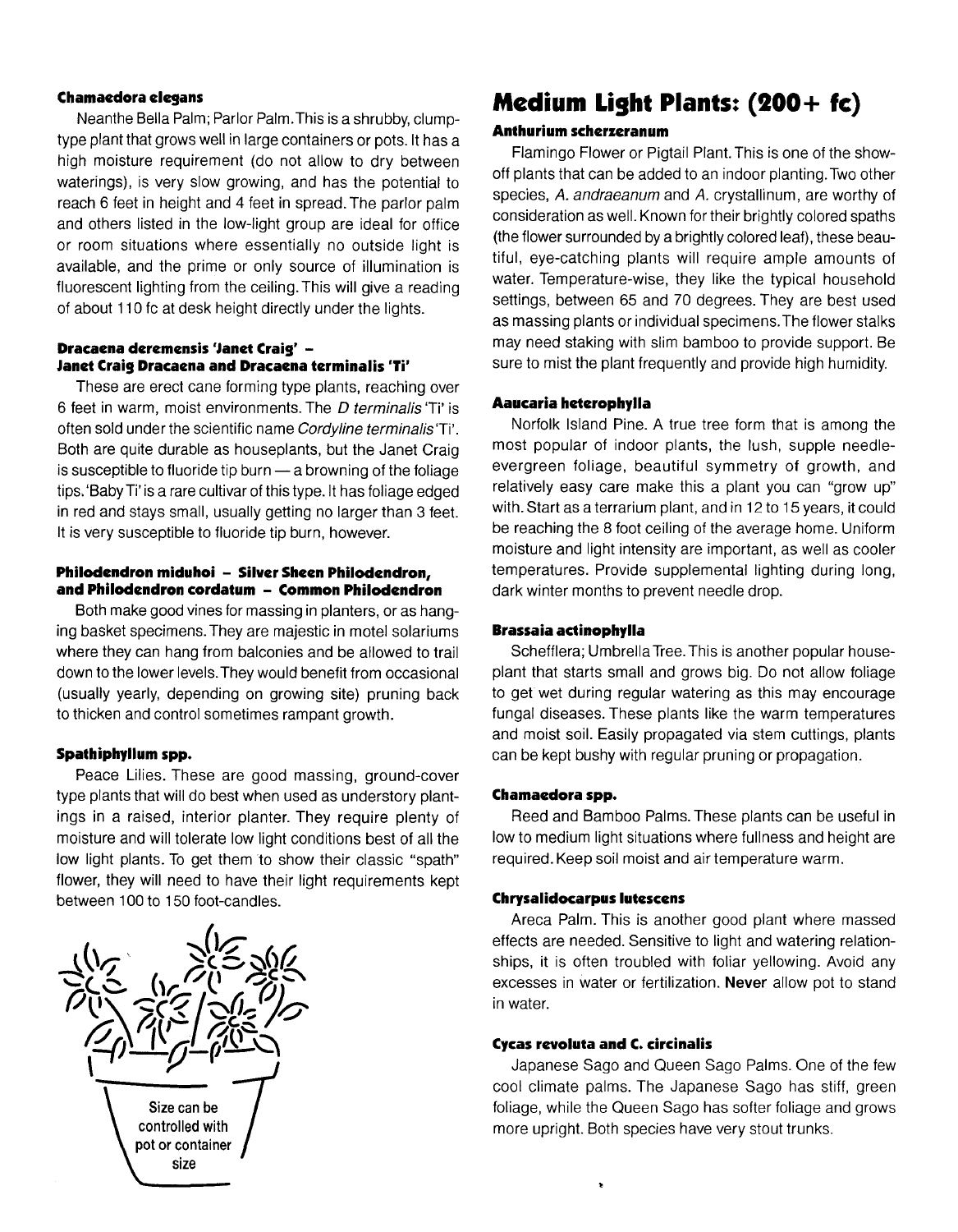#### **Didfenbachia amoena**

Giant Dumb Cane, Mother-in-Law's Tongue. The several species and cultivars of this plant are highly decorative foliage plants that can attain a height of 5 to 7 feet.

They will benefit from bright, indirect light during the summer months and can take a direct window location during the weaker light winter months. Dumb canes are susceptible to overwatering, so allowing them to dry before watering will not hurt them. After handling, propagating, or repotting these plants, be sure to wash hands throughly as the sap contains large amounts of calcium oxalate that causes swelling, pain, and temporary loss of speech, hence, the origin of one of the common names  $-$  "dumb cane."

# **Dracaena marginata**

Madagascar Dragon Tree; Red-Edged Dracaena. These are used for accent in the interiorscape, or for the unique, grotesque shapes they take. While they may look delicate, they prove to be quite durable, and are able to tolerate low light. Although susceptible to fluoride tip burn, this is the plant of choice if the owner is absent minded about watering, as it prefers a dry soil.

#### **Ficus benjamina**

Weeping Fig; Java Fig; Laurel Fig. This nice, durable plant can grow into a head turning tree form. The lustrous, dark green, pointed leaves can densely cover the branches. The plant can survive on benign neglect, such as forgetful watering practices. It is easily rejuvenated by summering outdoors. It can be kept in bounds and in a bushy form with regular pruning.

#### **Ficus Iyrata and F. decora**

Fiddle-Leaf Fig and Broad-Leaved Indian Rubber Tree. These are real broad-leaved beauties in any home. Both tend to be sensitive to drafts, wide fluctuations in watering, or water that is too cold. Attention to this small detail will produce attractive and otherwise durable plants.

### **Livistonia chinesis**

Chinese Fan Palm. This plant periodically needs higher than average light intensity  $-$  up to 500 fc  $-$  to look its best. With the gracefully arching fronds and fringed tips, the plant takes on a more graceful look with age. Good for office entrances where a good first impression is desired, it is commonly found in banks and other established successful business operations where a tropical temperature is not required. A similar plant, the Kentia palm (Howea forsterana is often confused with the Chinese fan palm. But the latter has a deeper cut leaf frond, grows slower, and will eventually require considerably more room, possibly getting 8 feet tall and 10 feet wide.

#### **Radermachera sinca**

China Doll. This lushly green and nicely symmetrical plant is quite popular since being introduced as a houseplant in the past decade. It is fussy; the watering should be even. It does well in direct light and normal room temperature. If the soil dries, the leaves will drop  $-$  almost guaranteed! Keep fertilized during active periods of growth in spring and summer. As this plant rates high on their menu, aphids, mealybugs and the like, may become a problem

# **High-Light Plants: (500 + Ie)**

# **Beaucarnea recurvata**

Pony Tail; Elephant Foot Tree. An interesting, mop-top type tree or shrub form, with a swollen trunk base that is actually a reservior for storage of water, it has the capability to withstand some extended periods without watering. Consequently, it is no great sin to allow the soil to dry between watering cycles. A slow growing, generally long-lived plant. Keep the temperature on the warm side for best results.

### **Caryotau mitis**

Clustered Fishtail Palm. This species originates from Asia, where it grows to 12 feet or more. It is a graceful plant with green arching stems covered with large leaves that have ends resembling fish tails  $-$  hence the source of the common name. Keep the soil moist, humidity high, and the light bright, fertilizing monthly from May through September. As a houseplant, this species will grow to 7 feet, making it a good one for screen purposes in a mall or large office setting. A very attractive plant if mealybugs, aphids, and other leaf-chewers are not allowed to get established.

#### **Phoenix roebelenii**

Pygmy Date Palm, Minature Date Palm. Another one of the popular feather palms that grows slowly to about 6 feet in height, with a spread of about 3 feet. The leaf or frond is finely divided, giving it a graceful appearance. It requires uniform soil moisture. Temperatures should be tropical -80+ degrees during the day, and if possible, about 15 degrees cooler at night. This plant is subject to the usual mealybugs, aphids and other pests if the environment isn't right. ÷.

#### **Chamaerops humilis**

European Fan Palm. This is the only palm native to Europe. Given the care, light intensity and time, this species can fill the space it is in, getting up to 15 feet tall. Keep the soil evenly moist, fertilize monthly during periods of growth and watch for the development of the typical insect pests.